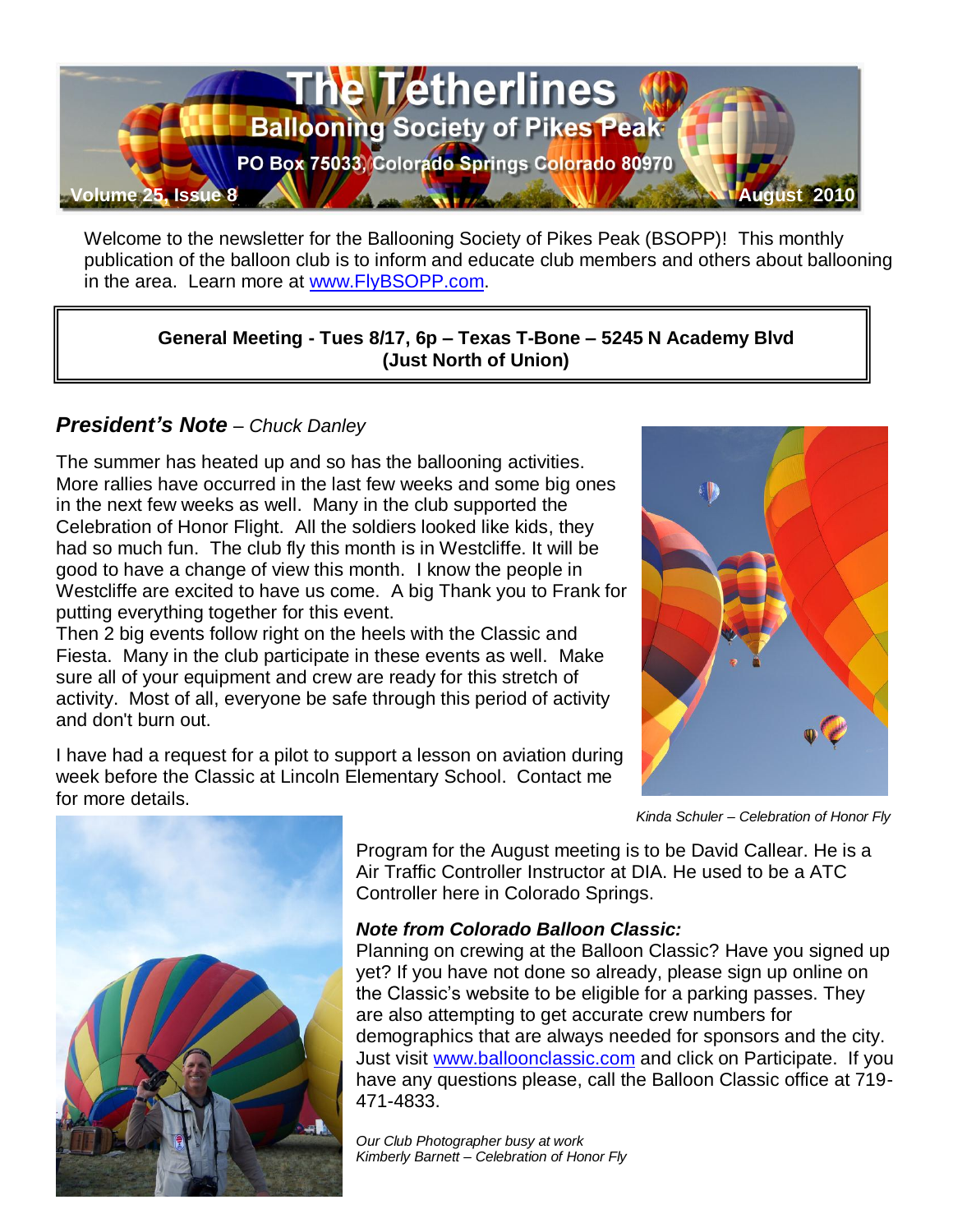### *Contact Information*

| <b>President</b>           | <b>Chuck Danley</b>     | (719) 963-1092 | veggiewizard@earthlink.net |  |  |
|----------------------------|-------------------------|----------------|----------------------------|--|--|
| <b>VP &amp; Treasurer</b>  | <b>Stephen Blucher</b>  | (719) 597-5683 | sblucher@juno.com          |  |  |
| <b>Secretary</b>           | <b>Peggy Sansom</b>     | (719) 531-5691 | peggysansom@yahoo.com      |  |  |
| <b>Director At Large</b>   | <b>Nolan Schuler</b>    | (719) 209-5920 | schulernp@comcast.net      |  |  |
| <b>Director At Large</b>   | <b>Greg Littlejohn</b>  | (719) 660-6594 | gregandlindal@msn.com      |  |  |
| <b>Director At Large</b>   | <b>Paul deBerjeois</b>  | (719) 266-8483 | pandpdeb@yahoo.com         |  |  |
| <b>Director At Large</b>   | <b>Connie Moreland</b>  | (719) 574-4619 | balloonprincess@att.net    |  |  |
| Photography                | Paul D deBerjeois       | (719) 200-8713 | paul@colorbandit.com       |  |  |
| <b>Events Coordinator</b>  | Peggy Sansom            | (719) 531-5691 | peggysansom@yahoo.com      |  |  |
| Webmasters                 | <b>Joe Lillard</b>      | (719) 597-6553 | LJoeL@aol.com              |  |  |
|                            | Dave Yob                | (719) 574-0686 | ysoft@att.net              |  |  |
| <b>Newsletter Editor</b>   | <b>Kimberly Barnett</b> | (719) 649-9187 | barnettkim@yahoo.com       |  |  |
| Historian                  | Patsy Buchwald          | (719) 471-2066 | patsy@balloonclassic.com   |  |  |
| <b>Safety Officer</b>      | <b>Russ Robinson</b>    | (719) 488-8957 | russanna@q.com             |  |  |
| <b>Crew Development</b>    | Kinda Schuler           | (719) 209-5922 | schuflies@comcast.net      |  |  |
| <b>Community Relations</b> | <b>Frank Hunter</b>     | (719) 339-2602 | fhunter4139@msn.com        |  |  |
| Membership                 | Jackie Charbonnel       | (719) 391-0440 | bslballoon@aol.com         |  |  |

# *Treasurer's Report*

July 2010 Checking \$1529.21 Savings \$1060.77 Petty Cash\$ 26.59

*Celebration of Honor Fly – Paul D deBerjeois*



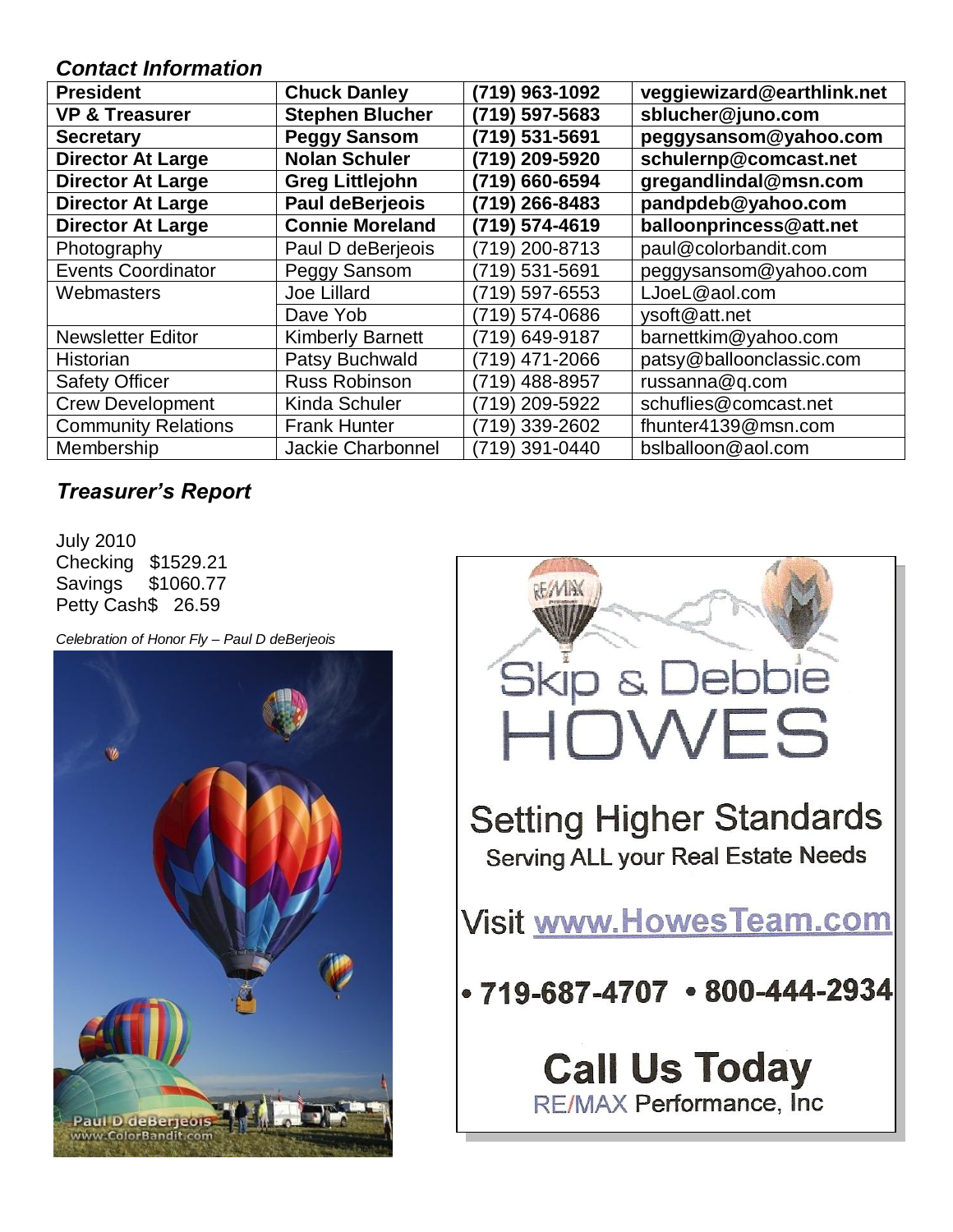### *Sunrise / Sunset Location: W104 48, N38 51 (Colorado Springs CO) All times Mountain Time*

| August 2010 |             |            |     |             |            |     |             |            |     |             |            |     |             |            |
|-------------|-------------|------------|-----|-------------|------------|-----|-------------|------------|-----|-------------|------------|-----|-------------|------------|
| Day         | <b>Rise</b> | <b>Set</b> | Day | <b>Rise</b> | <b>Set</b> | Day | <b>Rise</b> | <b>Set</b> | Day | <b>Rise</b> | <b>Set</b> | Dav | <b>Rise</b> | <b>Set</b> |
|             | h m         | h m        |     | h m         | h m        |     | h m         | h m        |     | h m         | h m        |     | h m         | h m        |
|             | 600         | 2010       | 8   | 607         | 2002       | 15  | 613         | 1954       | 22  | 619         | 1944       | 29  | 626         | 1934       |
| 2           | 601         | 2009       | 9   | 607         | 2001       | 16  | 614         | 1952       | 23  | 620         | 1943       | 30  | 626         | 1932       |
| 3           | 602         | 2008       | 10  | 608         | 2000       | 17  | 615         | 1951       | 24  | 621         | 1941       | 31  | 627         | 1931       |
| 4           | 603         | 2007       | 11  | 609         | 1959       | 18  | 616         | 1950       | 25  | 622         | 1940       |     |             |            |
| 5           | 604         | 2006       | 12  | 610         | 1958       | 19  | 617         | 1948       | 26  | 623         | 1938       |     |             |            |
| 6           | 605         | 2005       | 13  | 611         | 1956       | 20  | 617         | 1947       | 27  | 624         | 1937       |     |             |            |
|             | 606         | 2004       | 14  | 612         | 1955       | 21  | 618         | 1946       | 28  | 625         | 1935       |     |             |            |

| September 2010 |             |      |     |             |      |     |             |            |     |             |            |     |             |            |
|----------------|-------------|------|-----|-------------|------|-----|-------------|------------|-----|-------------|------------|-----|-------------|------------|
| Day            | <b>Rise</b> | Set  | Day | <b>Rise</b> | Set  | Day | <b>Rise</b> | <b>Set</b> | Day | <b>Rise</b> | <b>Set</b> | Day | <b>Rise</b> | <b>Set</b> |
|                | h m         | h m  |     | h m         | h m  |     | h m         | h m        |     | h m         | h m        |     | h m         | h m        |
|                | 628         | 1929 | 8   | 634         | 1919 | 15  | 641         | 1907       | 22  | 647         | 1856       | 29  | 653         | 1845       |
| 2              | 629         | 2009 | 9   | 635         | 1917 | 16  | 642         | 1906       | 23  | 648         | 1855       | 30  | 654         | 1843       |
| 3              | 630         | 2008 | 10  | 636         | 1915 | 17  | 642         | 1904       | 24  | 649         | 1853       |     |             |            |
| 4              | 631         | 2007 | 11  | 637         | 1914 | 18  | 643         | 1903       | 25  | 650         | 1851       |     |             |            |
| 5              | 632         | 2006 | 12  | 638         | 1912 | 19  | 644         | 1901       | 26  | 651         | 1850       |     |             |            |
| 6              | 633         | 2005 | 13  | 639         | 1911 | 20  | 645         | 1859       | 27  | 651         | 1848       |     |             |            |
|                | 634         | 2004 | 14  | 640         | 1909 | 21  | 646         | 1858       | 28  | 652         | 1847       |     |             |            |

### *Upcoming Events Calendar*

#### **BSOPP Membership Meetings**

| <b>Date</b> | <b>Event</b>                     | <b>Location/Details</b>                          |
|-------------|----------------------------------|--------------------------------------------------|
| 8/17        | <b>BSOPP General Meeting</b>     | 6pm, Texas T-Bone, 5245 N Academy Blvd           |
| 8/22        | <b>BSOPP Club Fly</b>            | WestCliffe -                                     |
| 9/6         | <b>BSOPP Board Meeting - All</b> | 6:30 pm, Frankie's – Corner of Powers and Galley |
|             | members are invited              |                                                  |

#### **Flights, Rallies and Related Events** *(Tell them you saw it in BSOPP's Tetherlines!)*

| <b>Date</b>   | <b>Event</b>                          | <b>Location / Details</b>                          |
|---------------|---------------------------------------|----------------------------------------------------|
| 8/22          | <b>BSOPP Club fly</b>                 | Westcliffe, CO - Brief 6:15 behind Silver Dome Bar |
| 8/28          | <b>Crew Training for CBC</b>          | Memorial Park 7:30am - 719-471-4833                |
| $8/27 - 8/29$ | <b>Garden City</b>                    | Garden City Chamb. Of Comm. - 800-879-9803         |
| $9/4 - 9/6$   | <b>Colorado Balloon Classic</b>       | Colorado Spring, CO - www.balloonclassic.com       |
|               | 9/10 - 9/12   Colorfest Balloon Rally | Pagosa Springs, CO - info@pagosarally.com          |
| $9/17 - 9/20$ | Snowmass Village B. Rally             | Snowmass Village, CO - bwood@sopris.net            |
| $9/18 - 9/20$ | Frederick Miners Day B. Rally         | Fredrick, CO - michael@lifecycleballoons.com       |
| $9/18 - 9/20$ | Great Midwest Balloon Fest            | Overland Park, KS - Amanda - 913.649.2359          |
| 10/2-10/10    | ABQ Inter. Balloon Fiesta             | Albuquerque, NM - www.balloonfiesta.com/           |

#### **Look for more events at [http://www.BFA.net](http://www.bfa.net/)**

# *Westcliffe Club Fly Info: Pilot Brief Sunday the 22nd @ 6:15* **am**

For those going up to Westcliffe Saturday the 21<sup>st</sup> there is a group potluck/bbq scheduled at Hermit Park. Frank has arranged for a grill to be there, so bring your own grill choice and something to share on the side. More information to follow.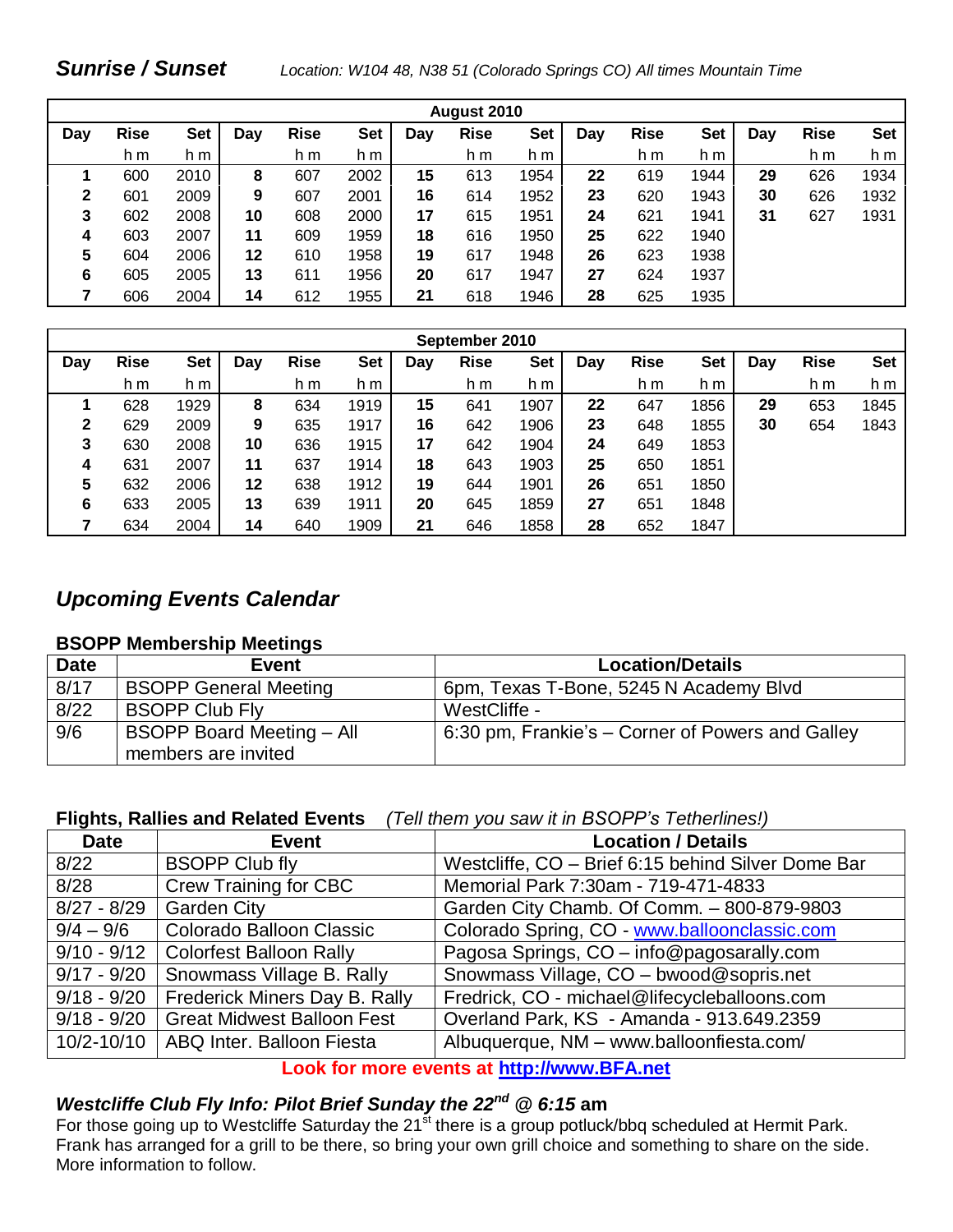### *FAR out – Stephen Blucher*

Federal Aviation Regulation Part 91.155 is straight forward and has to do with **VFR** weather minimums. I highlight **VFR** because it seems some pilots do not understand the letters mean *Visual Flight Rules*. This means there are minimum visibility requirements and minimum distances the aircraft must be kept from clouds. For those flying in uncontrolled airspace, the rules are different than if in controlled, whether away from a populated area or in an airport traffic area.

Rather than put all the information here, as that is not the purpose of this column, pilots should brush up on FAR 91.155 and the visibility/distance table that goes with it.

The point of this article is not *which* part of the rule is in effect in Class A, B, C, D, E and G but *where* the airspaces are. Some pilots are not sure of, or do not understand, the class of airspace in which they are flying, and this can be a problem when avigating in unfamiliar surroundings. A pilot could be somewhere unintended and find him/herself on the business end of a visit or letter from the FAA. For example, a flight launching from an area that appears to be in uncontrolled airspace might in reality be on the edge of the Class C belonging to an airport four and a half miles away.

The easiest airspace is Class G, which is uncontrolled below 700 feet above ground level (AGL). That gives a balloon a lot of flying room.

Class E is the next easiest (there is no Class F) and though "controlled" to a point, the balloonist still has a good choice of flight paths. In Class E, pilots will find non-towered (not to be confused with non-controlled) airports.

Class D, C, B, and A are very controlled environments and pilots must be aware of their existence in the flight area.

FAR 91 Sections .126, .127, .129, .130, .131 and .135, are the places to find the operating rules for the various airspaces. Another source, and perhaps easier to understand, is the Aeronautical Informational Manual (AIM) Chapter 3. To go along with the printed word, the pilot will find pictorial displays as well, and, as they say, "a picture is worth a thousand words".

*SAFE FLYING!* 

# *BFA Note:*

Dear BFA Members,

Keep an eye on your mailbox, the BFA ballots are out. There are several positions on the BFA board, Hot Air Competition Division board, and Gas Division board that need to be filled. As trite as the statement sounds, every vote truly counts (especially for an organization of our size). Make your voice heard by casting an educated vote. You can read the candidates statements posted on our web site, [http://www.bfa.net/.](http://www.bfa.net/)

After careful thought and discussion, we selected Jim Lynch of Ocala, Florida to fill the remainder of Don Edward's term as Southeast Region Director on the BFA Board. I would like to personally and publicly thank Marsha Treacy of Statesville, North Carolina and Ken Garner of Decatur, Alabama for offering their time and statements for consideration. I would also like to thank the members of the Southeast Region for your suggestions and input to our discussion about these and other highly qualified candidates. Jim's LTA experience combined with his experience in powered flight that includes military, airlines and general aviation, as well as working for Flight Standards departments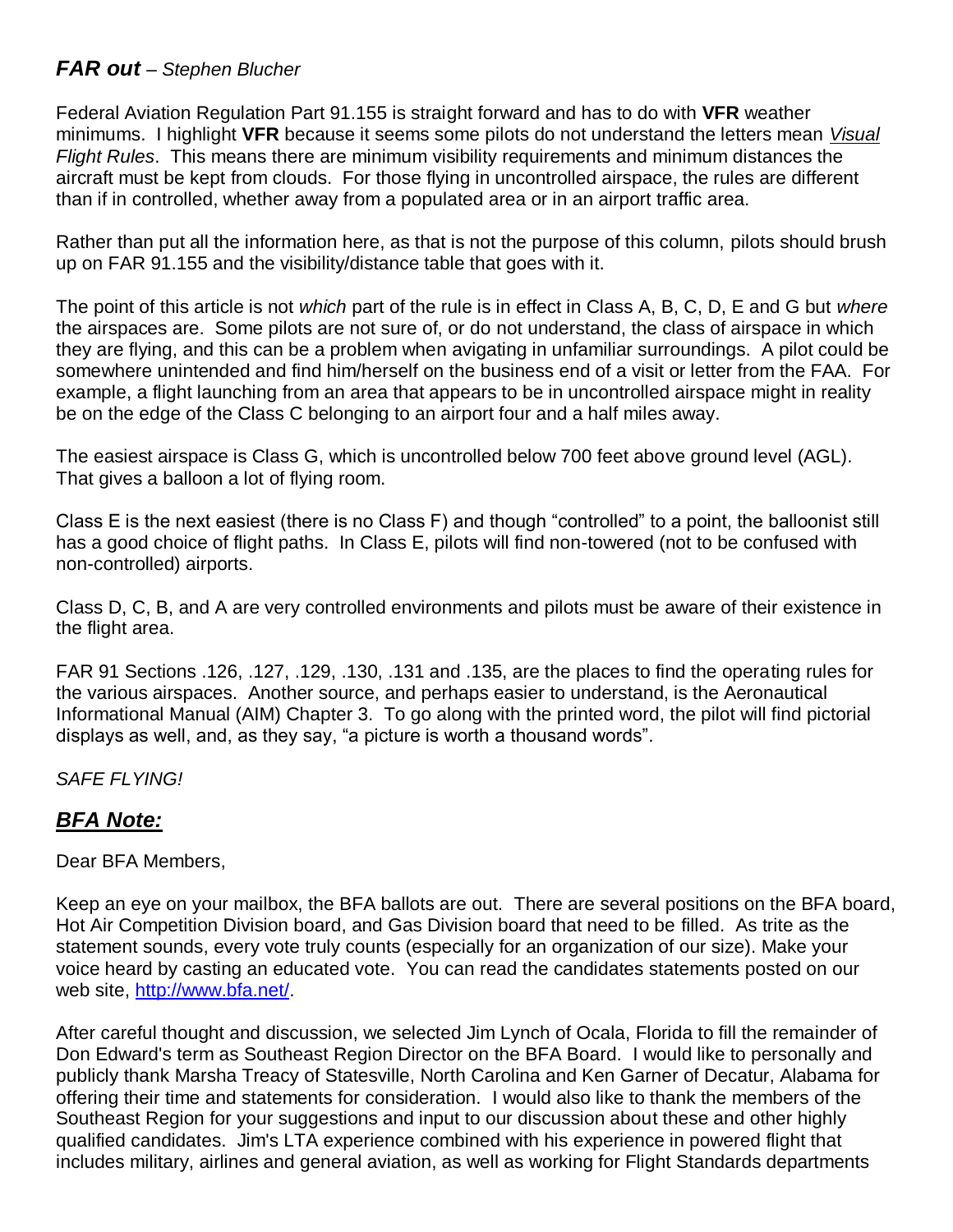regulating training, flight operations safety and security make him an excellent addition to your BFA Board.

We did experience a backup problem with the BFA web site between the dates of July 5 and July 9. If you submitted anything to the office during those dates the data was lost. The Online Shop was unaffected. Fred Dinkler, our amazing web site mechanic, took care of the problem and we should not experience this issue again. However, if you did send anything between the dates mentioned please resubmit the information to Sharon.

As a reminder, the 50th Anniversary of the BFA is next year. It is a good time to reflect on our history and a great time to celebrate our future! The biggest event of our Golden Anniversary will be the 2011 National Convention in Des Moines. The Convention Committee in Iowa is working towards putting on a first class event with a great line up of speakers and seminars that all balloonists can benefit from attending. I highly encourage all members to be in Des Moines, April 7, 8, 9, and 10, 2011.

I hope everyone is having a great summer of flying. Be safe out there!

Sincerely, Troy Bradley BFA President and Life Member

# *BSOPP August Board Meeting*

Balloon Society of Pikes Peak Board of Directors Meeting 8/2/10 The meeting was held at New China Kitchen and called to order by Stephen Blucher at 6:47PM. Board Members and Club Members attending: Stephen Blucher Peggy Sansom Kim Barnett Connie Moreland

Greg Littlejohn Linda Littlejohn Nolan Schuler

- 1. It was decided to comp Ken Davidson's membership dues for the use of his warehouse.
- 2. Nolan asked about if the club was going to participate in the Christmas Parade of Lights this year. It was decided to see if money could be raised to pay for the registration fee. More will be discussed at the monthly Club meeting.
- 3. Elections will held at the November Club Meeting.
- 4. Nolan Schuler and Stephen Blucher will let us know who will be the speaker at our next Club Meeting.
- 5. The next board meeting will be held on September 6 at Frankie's on the corner of Powers & Galley
- 6. Meeting adjoined approximately 7:15 pm.

Peggy Sansom BSOPP Secretary